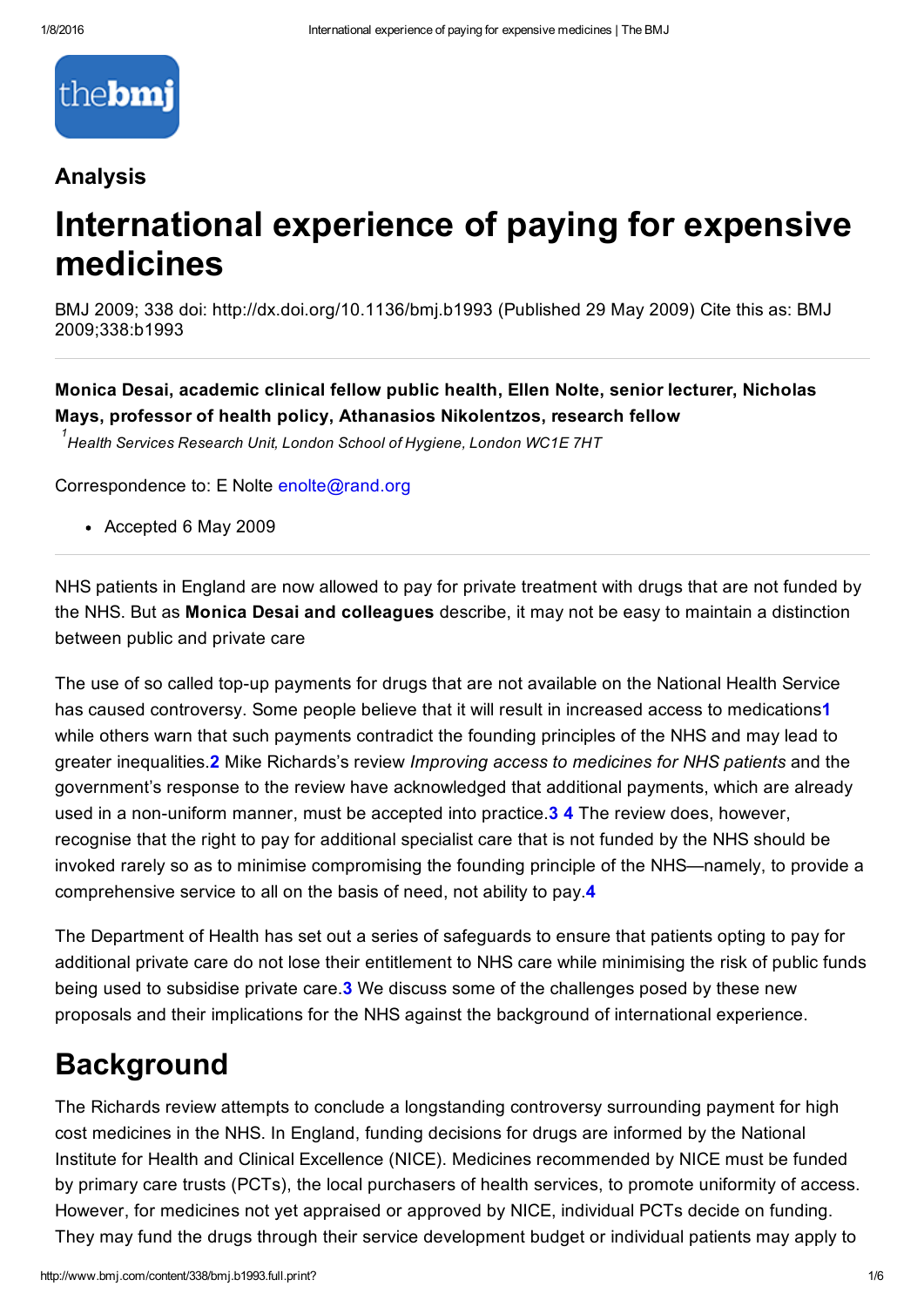the PCT for exceptional funding if their condition is considered to have exceptional need for the drug in question.

PCTs receive an estimated 15 000 requests for exceptional funding each year, with around a quarter relating to cancer drugs (box).4 Approval rates vary widely, but about two thirds of requests for cancer drugs and three quarters of requests for other treatments are accepted. There are no common procedures for decision making, and some drugs are funded by some PCTs but not others, making access a supposed "postcode lottery."**5 6** Differences in PCT decisions to fund medicines not yet appraised or approved by NICE have resulted in several court cases—for example, against a decision by West Sussex PCT not to fund lenalidomide for multiple myeloma.7

#### *Exceptional funding requests in England, 2006-8: evidence from selected audits*

102 applications for cancer treatments made by Christie Hospital, Manchester, were for six types of chemotherapy: cetuximab and bevacizumab (colorectal cancer); lenalidomide and rituximab (haematological malignancies); and sunitinib and sorafenib (renal cell carcinoma)5

In an audit by the Rarer Cancers Forum most exceptional case applications were for drugs for very advanced cancer. The largest number of requests were for sunitinib, erlotinib, cetuximab, and bortezomib.6 The audit did not report on the indications for which applications were made

Of applications made by Leeds Teaching Hospitals NHS Trust, two of the most common requests for non-cancer treatments were for ranibizumab for wet age related macular degeneration and monoclonal antibodies for inflammatory conditions related to rheumatoid arthritis or Crohn's disease4

One other avenue for patients who wish to access these drugs is to agree to pay for them privately. However, until recently, standards of practice in England stipulated that a person could not top up their NHS care with additional private treatment. Specifically, a patient could not be both a private and an NHS patient for the treatment of the same condition during the same visit to an NHS organisation.<sup>8</sup> Applying these standards led to few cases in which patients who chose to pay for unfunded treatments were then considered private patients and denied all of their NHS care for the specific condition.<sup>9</sup>

### Recommendations

The Richards review clearly rejects top-ups within the NHS but has made provisions for patients who might wish to purchase additional drugs to receive these in a separate setting from their NHS care. Under this separate care option, any private care must be given in a separate private facility in parallel to NHS care. The aim is to maintain the entitlement to NHS care for those who opt to make additional payments, while ensuring that patients within the NHS are not disadvantaged.

Such provisions are recommended to be put in place against an overarching goal to minimise the number of patients who may want to top up their NHS care in the first place. To this effect, the review recommends continuing to put measures in place to improve the timeliness of NICE's technology appraisal process to ensure more timely decisions on new technologies; encouraging collaborative commissioning among PCTs for drugs not yet appraised or rejected by NICE, as has been done by the North of England Cancer Drug Approval Group 4 and the London Cancer New Drugs Group [\(www.lcndg.org.uk](http://www.lcndg.org.uk/)); and for drug companies to work with the Department of Health to promote greater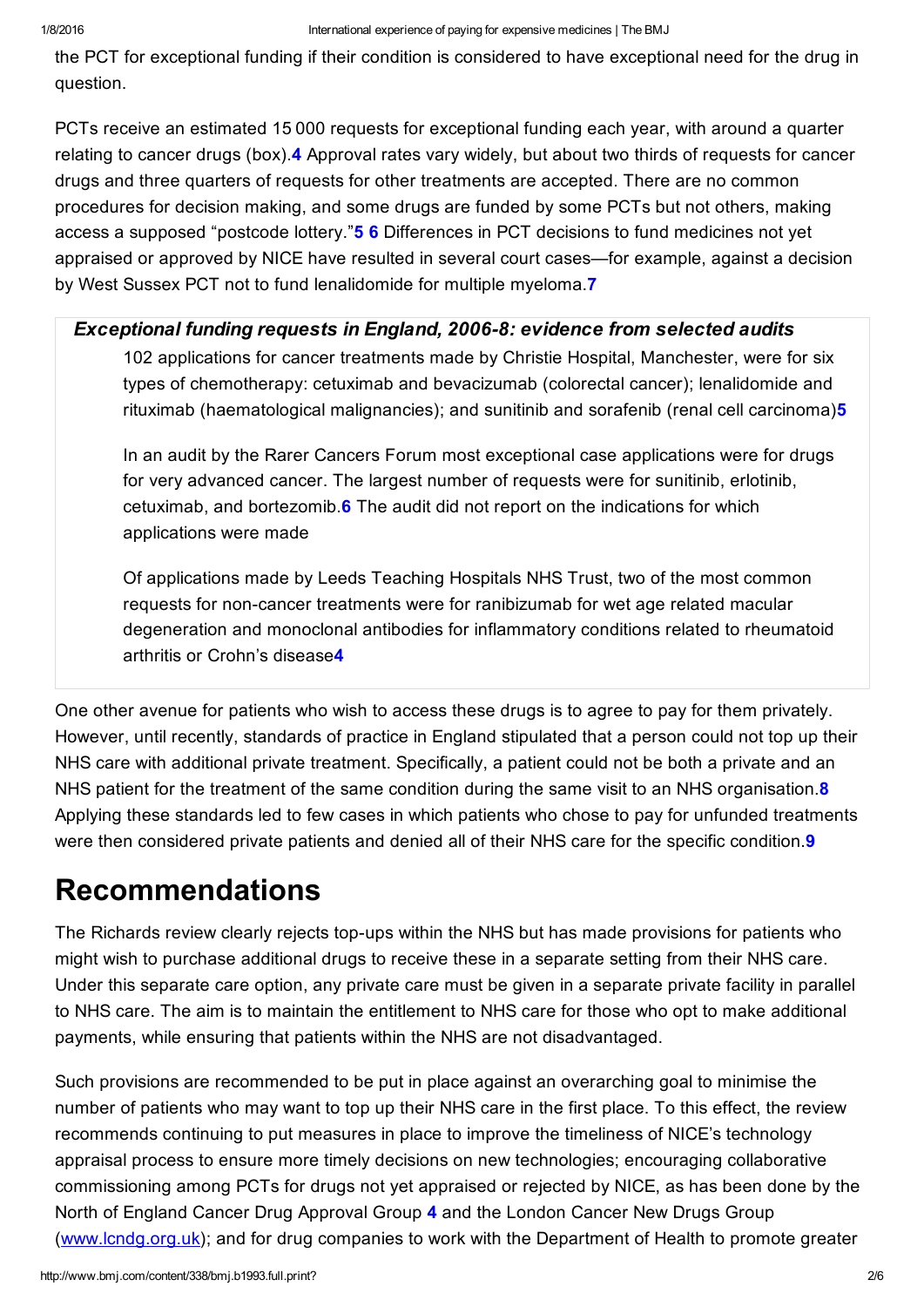flexibility on the pricing and availability of new drugs. In addition, NICE has recently introduced a higher cost effectiveness threshold for treatments aimed at extending the life of terminally ill patients.10

## Implications for the NHS

The separate care model proposed by the Richards review is similar to existing practice in some places in the NHS. For example, organisations use "episodes of care" to separate NHS and private treatment, permitting private payment for a single visit while maintaining the patient's entitlement to NHS care. This approach was initially used for elective surgery, where treatment is generally time limited and specific. However, defining separate care is more difficult for complex conditions, several of which involve drugs that account for a considerable proportion of exceptional treatment requests4—for example, monoclonal antibodies to treat rheumatoid arthritis. Treatment of such conditions requires several visits and close follow-up because of the potential side effects and complications of many of these drugs, which are often new and may not have been evaluated in phase III trials.

The Richards review acknowledged that there is a risk that the NHS may have to cover some of the costs of complications resulting from the use of unfunded drugs. The Department of Health's guidance seeks to clarify the boundaries between what should be publicly and privately paid for. Using the example of an unfunded cancer drug, it notes that, in addition to the cost of the drug itself, the patient should have to cover the costs of any staff who administer the drug and any related tests needed as a result of taking the unfunded drug. Non-emergency complications resulting from the drug treatment should also be paid for privately, although the NHS "should never refuse to treat patients simply because the cause of the complications is unclear,"3 suggesting that, in practice, the distinction between what is publicly and what is privately funded cannot be made on clear predetermined grounds.11

## International experience

Experience in other countries that have used the principle of separate care shows that the distinction can indeed become blurred.12 Canada, for example, has a universal health system with single payer schemes in each province that cover drugs for inpatient care. However, access to outpatient prescription drugs is through a mix of public and private insurance and access to certain drugs, such as cancer drugs, varies between provinces.13 In Ontario, patients are able to pay for cancer drugs that are not funded, but these cannot be administered in public hospitals.14 Unfunded cancer drugs initially had to be administered in a private clinic. However, there was concern about safety, with, for example, some patients approaching untrained staff in primary care to receive them.15 Other safety issues related to the implications of having to give several drugs that should be received simultaneously but only one of which was paid for by the patient and loss of continuity of care, with care for the same disease process being provided by different clinicians. A provincial working group was set up to provide clarification and to ensure patient safety without compromising the public health system. As a result, some patients are now beginning to have unfunded drugs administered at Ontario public hospitals under the care of their oncologists, but for private payment, so blurring the initially clear separation between private and public care.

New Zealand, which also has a universal tax funded system, allows patients to pay for drugs that are not publicly funded only in a private setting. The only exception to this is if there is a direct benefit to publicly funded patients, such as an improvement in clinical quality or efficiency of a service. However, this distinction has become more blurred with the increase in the number of high cost drugs. There has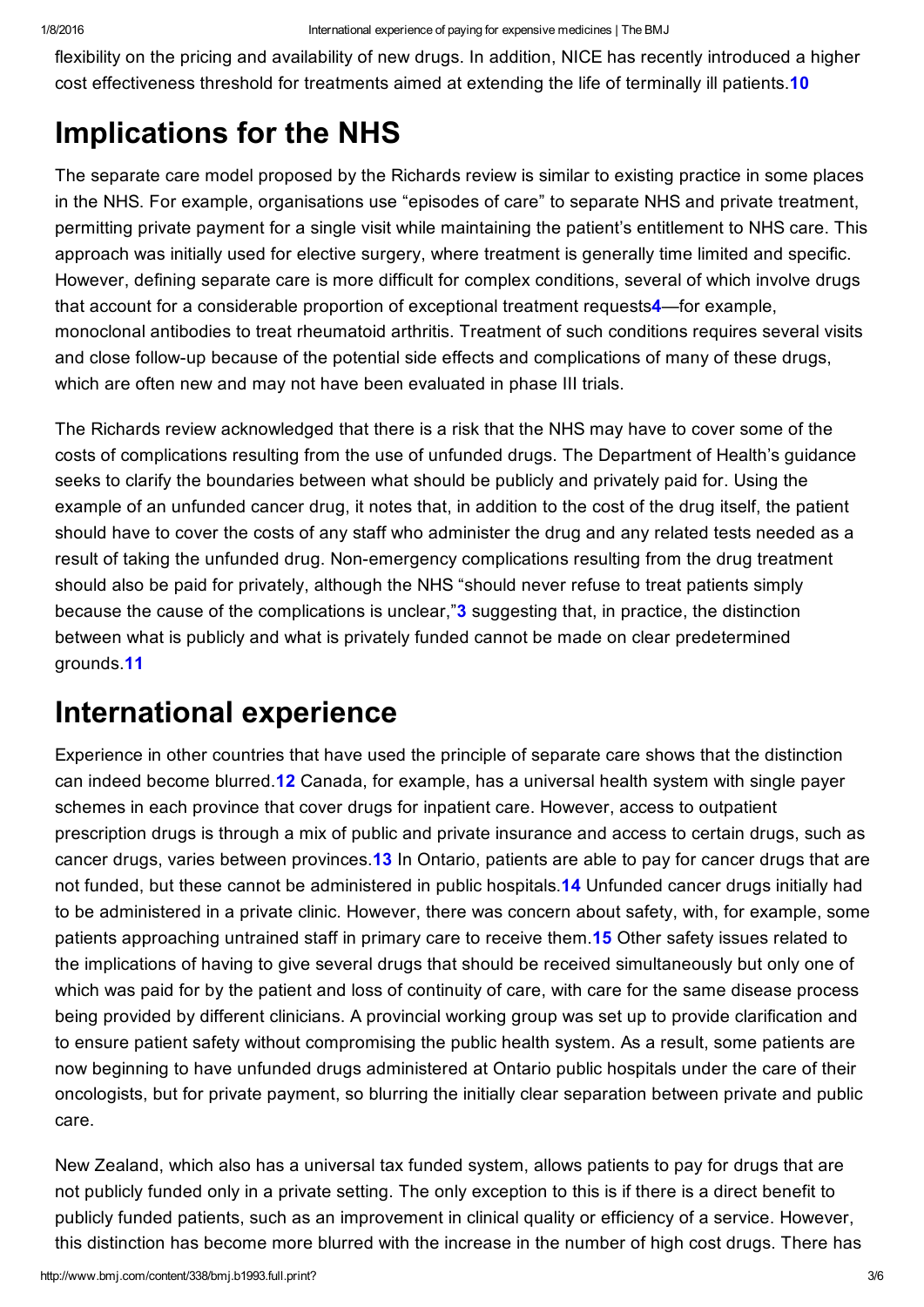been pressure to allow certain unfunded cancer drugs to be administered in public facilities, especially in regions that have a shortage of private facilities. The Ministry of Health is considering allowing this to occur under certain limited conditions, such as when there are no resource implications for the public sector, the treatment is time limited, and there is a probability of a positive response to the drug that may offset costs of alternative management.

Elsewhere, the approach to topping-up under the statutory system varies widely. **12** In countries such as Australia, Italy, and Spain, patients who purchase an unfunded (licensed) drug can remain under the statutory system for the treatment of that condition if the drug was prescribed by the treating practitioner. In Australia, the prescribing doctor takes clinical responsibility for the treatment of that patient. In Spain and Italy the national health service takes clinical and financial responsibility for supervising the administration of the unfunded drug and for monitoring any side effects.

In contrast, Norway and Sweden have attempted to minimise mixing public and private health care. In Norway, cancer patients may choose to receive treatment abroad, where alternative treatments may be purchased privately.<sup>12</sup> Those patients will have to cover the entire costs of the treatment themselves. In Sweden, patients can buy licensed drugs (mainly as outpatients) that are not part of the pharmaceutical reimbursement scheme and have them administered by private providers, although such cases are few.

# Questions remaining

The international experience shows that there are no easy solutions to balancing access to treatments outside the publicly funded system with the principle of equal treatment within the public system, and that it is difficult to prevent a blurring between public and private financing and provision. The Richards review is a well considered effort to resolve a set of difficult trade-offs between conflicting policy imperatives. But the risk remains that the introduction of additional payments may herald the start of overt integration of publicly and privately financed health care with implications for equity.

Several of the drugs that will be available under the policy of additional payments are expensive, particularly cancer drugs and those that require multiple cycles of treatment. Thus top-up insurance policies have already been marketed,16 and transparent procedures need to be put in place to ensure that patients are protected not only from large additional payments but also from potential exploitation by insurance companies and drug manufacturers.

The Richards review and the Department of Health's guidance emphasise the importance of training clinicians to ensure that they are not only aware of the options available to their patients but are able to have an informed conversation with patients when advising them on the costs and benefits of making additional payments.3 4 Patients vary in their preferences for care and the importance they place on different health outcomes, and among patients with advanced cancer there is substantial variation in attitudes towards intensive treatment for improved survival and willingness to trade greater toxicity of treatment for improved quality of life.17 18 Recent work from the United States shows how informed end of life conversations between clinicians and patients can improve patients' quality of life in the final weeks of life as well as lower healthcare costs because of more limited use of intensive interventions.19 There is thus a need to train healthcare professionals so that they can take patients through their options in an informed manner.

The Department of Health's guidance seeks to clarify the scope of additional payments, stipulating that patients will have to meet any additional costs that may be associated with the private treatment, such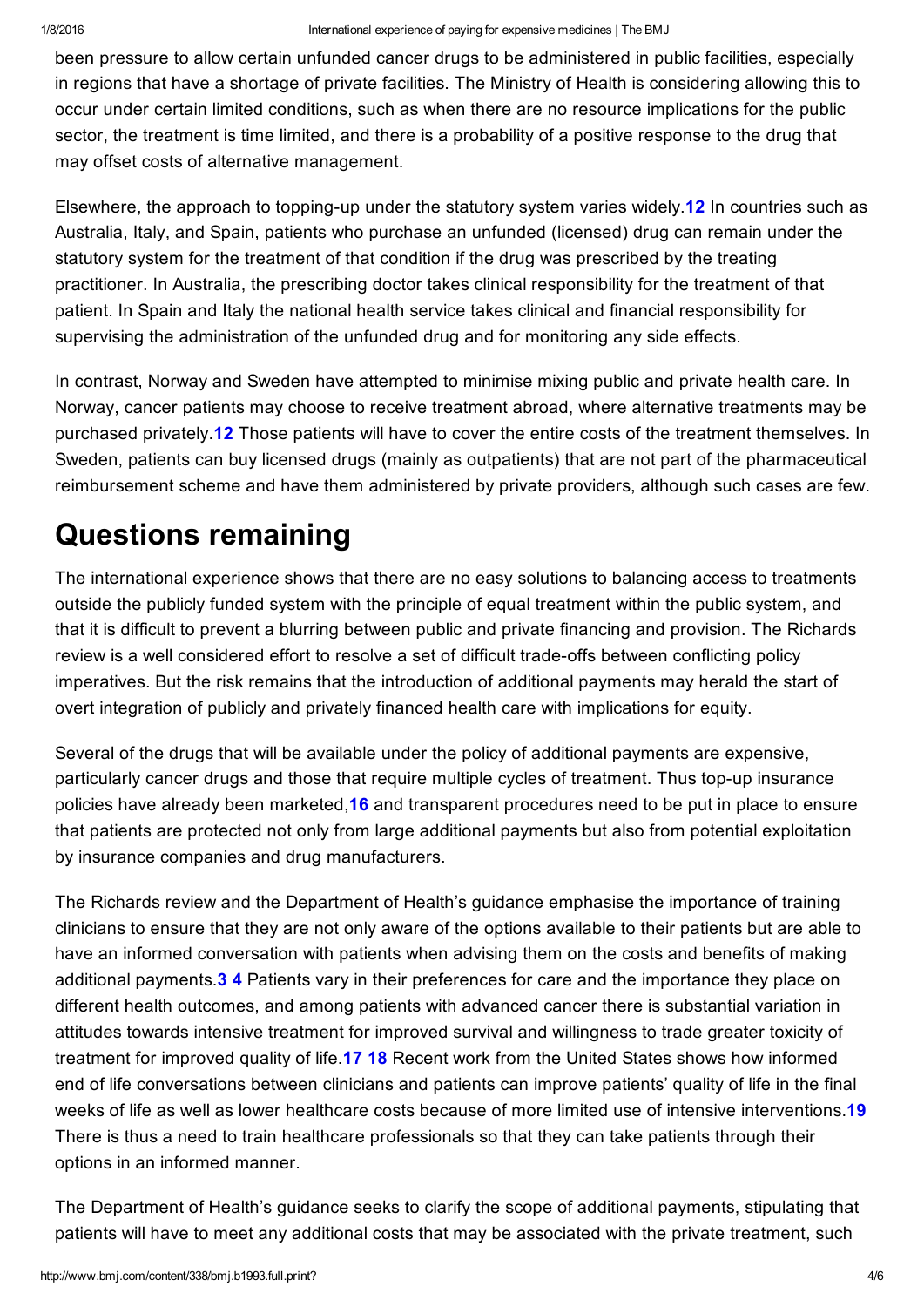as management of side effects.3 It also provides guidance on choice of treatment settings to ensure maximal safety for patients who opt to use additional payments—for example, allowing exemption from the principle of separation if patient safety would otherwise be put at risk. However, these provisos highlight that the distinction between public and privately funded care in the NHS risks becoming increasingly distorted. NHS providers will need to ensure robust clinical governance measures to minimise blurring and steps to prevent conflicts of interest; they also need to ensure that NHS resources are not reduced as patients make additional private payments. Ensuring that the NHS provides a comprehensive service to all on the basis of need not ability to pay, as recently reaffirmed in the NHS constitution,20 will continue to present a policy and practice challenge.

### **Notes**

Cite this as: *BMJ* 2009;338:b1993

## Footnotes

- We thank Karen Bloor and Carolyn Tuohy for helpful comments on an earlier draft.
- Contributors and sources: This paper arose from a review by AN, EN, and NM for the Richards review as part of the project "An 'on-call' facility for international healthcare comparisons." MD and EN conceived and drafted the paper; all authors contributed to revising the paper critically for structure and important intellectual content, as well as approving the final version. EN is the guarantor.
- Funding: The On-call Facility for International Healthcare Comparisons is funded by the Department of Health in England through its policy research programme (grant No 0510002). EN is funded by a career scientist award from the National Institute for Health Research. The Department of Health does not accept any responsibility for the views expressed.
- Competing interests: None declared.
- Provenance and peer review: Not commissioned; externally peer reviewed.

#### **References**

- 1. Gubb J. Should patients be able to pay top-up fees to receive the treatment they want? Yes. *BMJ*2008;336:1104.
- 2. Bloor K. Should patients be able to pay top-up fees to receive the treatment they want? No. *BMJ*2008;336:1105.
- 3. Department of Health. *Guidance on NHS patients who wish to pay for additional private care*. London: DoH, 2009.
- 4. Richards M. *Improving access to medicines for NHS patients*. London: Department of Health, 2008.
- 5. Clarke R, Waddell T, Gallagher J, Lee K, Radhakrishna G, Cavet J, et al. A postcode lottery still exists for cancer patients with exceptional circumstances. *Clin Oncol*2008;20:7712.
- 6. Rarer Cancers Forum. *Taking exception: an audit of the policies and processes used by PCTs to determine exceptional funding requests*. Canterbury: Rarer Cancers Forum, 2008.
- 7. R (Ross) v West Sussex PCT. [2008] EWHC 2252 (Admin) September 10, 2008.